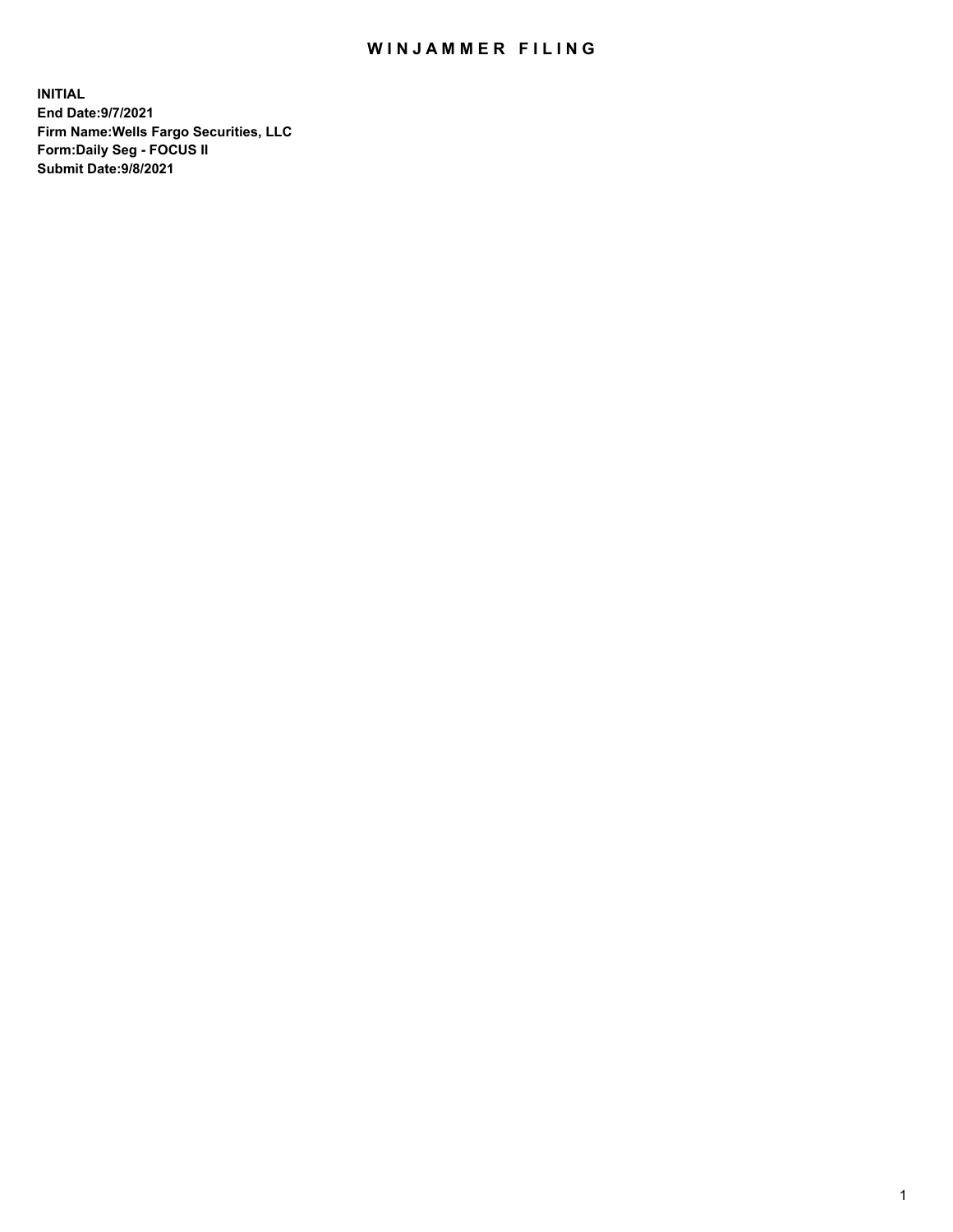**INITIAL End Date:9/7/2021 Firm Name:Wells Fargo Securities, LLC Form:Daily Seg - FOCUS II Submit Date:9/8/2021 Daily Segregation - Cover Page**

| Name of Company                                                                                                                                                                                                                                                                                                               | <b>Wells Fargo Securities LLC</b>                          |
|-------------------------------------------------------------------------------------------------------------------------------------------------------------------------------------------------------------------------------------------------------------------------------------------------------------------------------|------------------------------------------------------------|
| <b>Contact Name</b>                                                                                                                                                                                                                                                                                                           | <b>James Gnall</b>                                         |
| <b>Contact Phone Number</b>                                                                                                                                                                                                                                                                                                   | 917-699-6822                                               |
| <b>Contact Email Address</b>                                                                                                                                                                                                                                                                                                  | james.w.gnall@wellsfargo.com                               |
| FCM's Customer Segregated Funds Residual Interest Target (choose one):<br>a. Minimum dollar amount: ; or<br>b. Minimum percentage of customer segregated funds required:% ; or<br>c. Dollar amount range between: and; or<br>d. Percentage range of customer segregated funds required between:% and%.                        | 270,000,000<br><u>0</u><br>0 <sub>0</sub><br>00            |
| FCM's Customer Secured Amount Funds Residual Interest Target (choose one):<br>a. Minimum dollar amount: ; or<br>b. Minimum percentage of customer secured funds required:%; or<br>c. Dollar amount range between: and; or<br>d. Percentage range of customer secured funds required between: % and %.                         | 40,000,000<br><u>0</u><br>0 <sub>0</sub><br>0 <sub>0</sub> |
| FCM's Cleared Swaps Customer Collateral Residual Interest Target (choose one):<br>a. Minimum dollar amount: ; or<br>b. Minimum percentage of cleared swaps customer collateral required:%; or<br>c. Dollar amount range between: and; or<br>d. Percentage range of cleared swaps customer collateral required between:% and%. | 375,000,000<br><u>0</u><br>00<br>00                        |

Attach supporting documents CH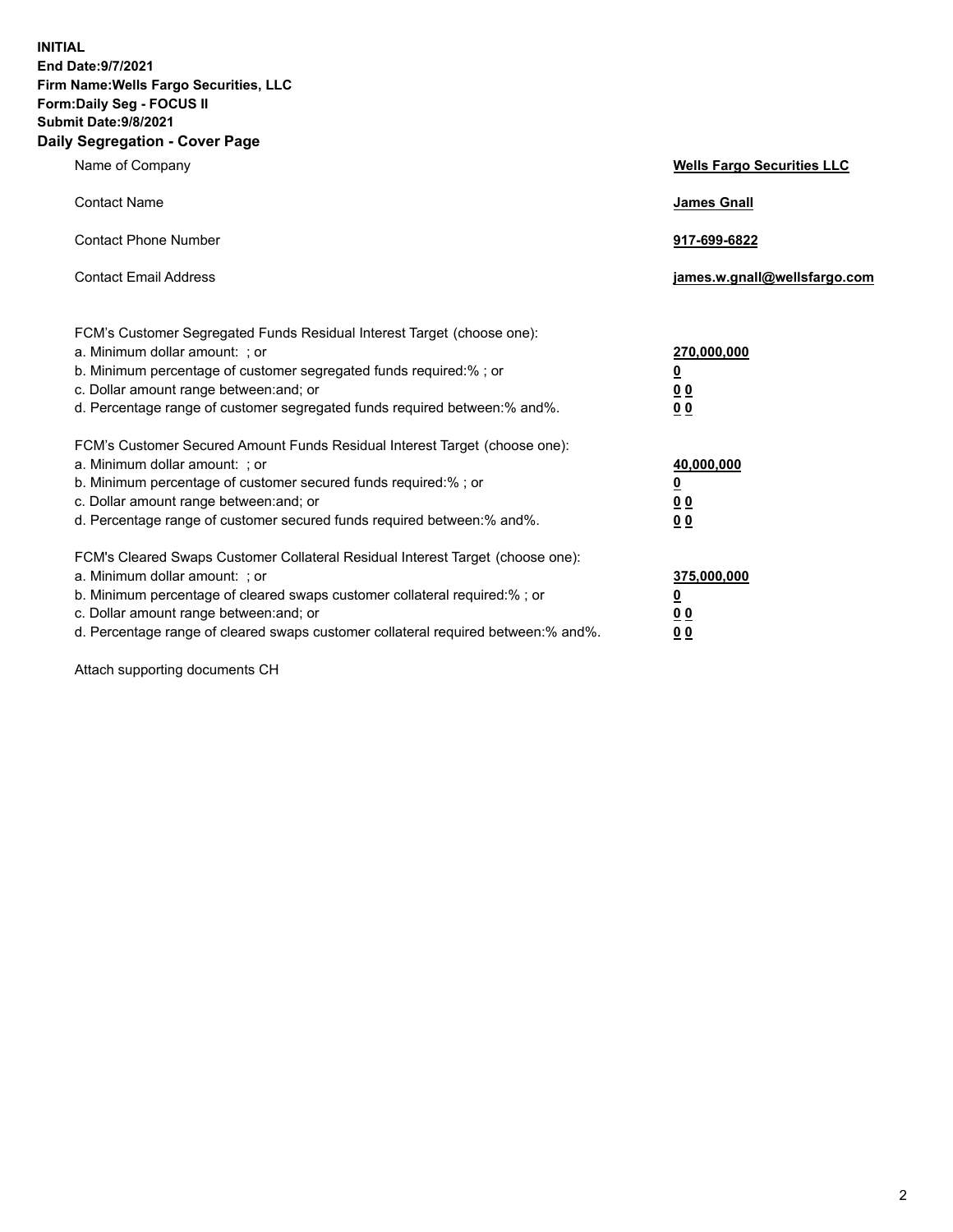**INITIAL End Date:9/7/2021 Firm Name:Wells Fargo Securities, LLC Form:Daily Seg - FOCUS II Submit Date:9/8/2021 Daily Segregation - Secured Amounts**

Foreign Futures and Foreign Options Secured Amounts Amount required to be set aside pursuant to law, rule or regulation of a foreign government or a rule of a self-regulatory organization authorized thereunder **0** [7305] 1. Net ledger balance - Foreign Futures and Foreign Option Trading - All Customers A. Cash **240,025,470** [7315] B. Securities (at market) **205,465,576** [7317] 2. Net unrealized profit (loss) in open futures contracts traded on a foreign board of trade **11,186,125** [7325] 3. Exchange traded options a. Market value of open option contracts purchased on a foreign board of trade **0** [7335] b. Market value of open contracts granted (sold) on a foreign board of trade **-39,723** [7337] 4. Net equity (deficit) (add lines 1. 2. and 3.) **456,637,448** [7345] 5. Account liquidating to a deficit and account with a debit balances - gross amount **24,070,461** [7351] Less: amount offset by customer owned securities **-23,590,656** [7352] **479,805** [7354] 6. Amount required to be set aside as the secured amount - Net Liquidating Equity Method (add lines 4 and 5) **457,117,253** [7355] 7. Greater of amount required to be set aside pursuant to foreign jurisdiction (above) or line 6. **457,117,253** [7360] FUNDS DEPOSITED IN SEPARATE REGULATION 30.7 ACCOUNTS 1. Cash in banks A. Banks located in the United States **83,745,547** [7500] B. Other banks qualified under Regulation 30.7 **36,449,618** [7520] **120,195,165** [7530] 2. Securities A. In safekeeping with banks located in the United States **120,660,624** [7540] B. In safekeeping with other banks qualified under Regulation 30.7 **0** [7560] **120,660,624** [7570] 3. Equities with registered futures commission merchants A. Cash **52,958,262** [7580] B. Securities **104,819,116** [7590] C. Unrealized gain (loss) on open futures contracts **-19,615,370** [7600] D. Value of long option contracts **0** [7610] E. Value of short option contracts **-39,723** [7615] **138,122,285** [7620] 4. Amounts held by clearing organizations of foreign boards of trade A. Cash **0** [7640] B. Securities **0** [7650] C. Amount due to (from) clearing organization - daily variation **0** [7660] D. Value of long option contracts **0** [7670] E. Value of short option contracts **0** [7675] **0** [7680] 5. Amounts held by members of foreign boards of trade A. Cash **-37,426,134** [7700] B. Securities **200,106,171** [7710] C. Unrealized gain (loss) on open futures contracts **25,907,635** [7720] D. Value of long option contracts **0** [7730] E. Value of short option contracts **0** [7735] **188,587,672** [7740] 6. Amounts with other depositories designated by a foreign board of trade **0** [7760] 7. Segregated funds on hand **0** [7765] 8. Total funds in separate section 30.7 accounts **567,565,746** [7770] 9. Excess (deficiency) Set Aside for Secured Amount (subtract line 7 Secured Statement Page 1 from Line 8) **110,448,493** [7380]

- 10. Management Target Amount for Excess funds in separate section 30.7 accounts **40,000,000** [7780]
- 11. Excess (deficiency) funds in separate 30.7 accounts over (under) Management Target **70,448,493** [7785]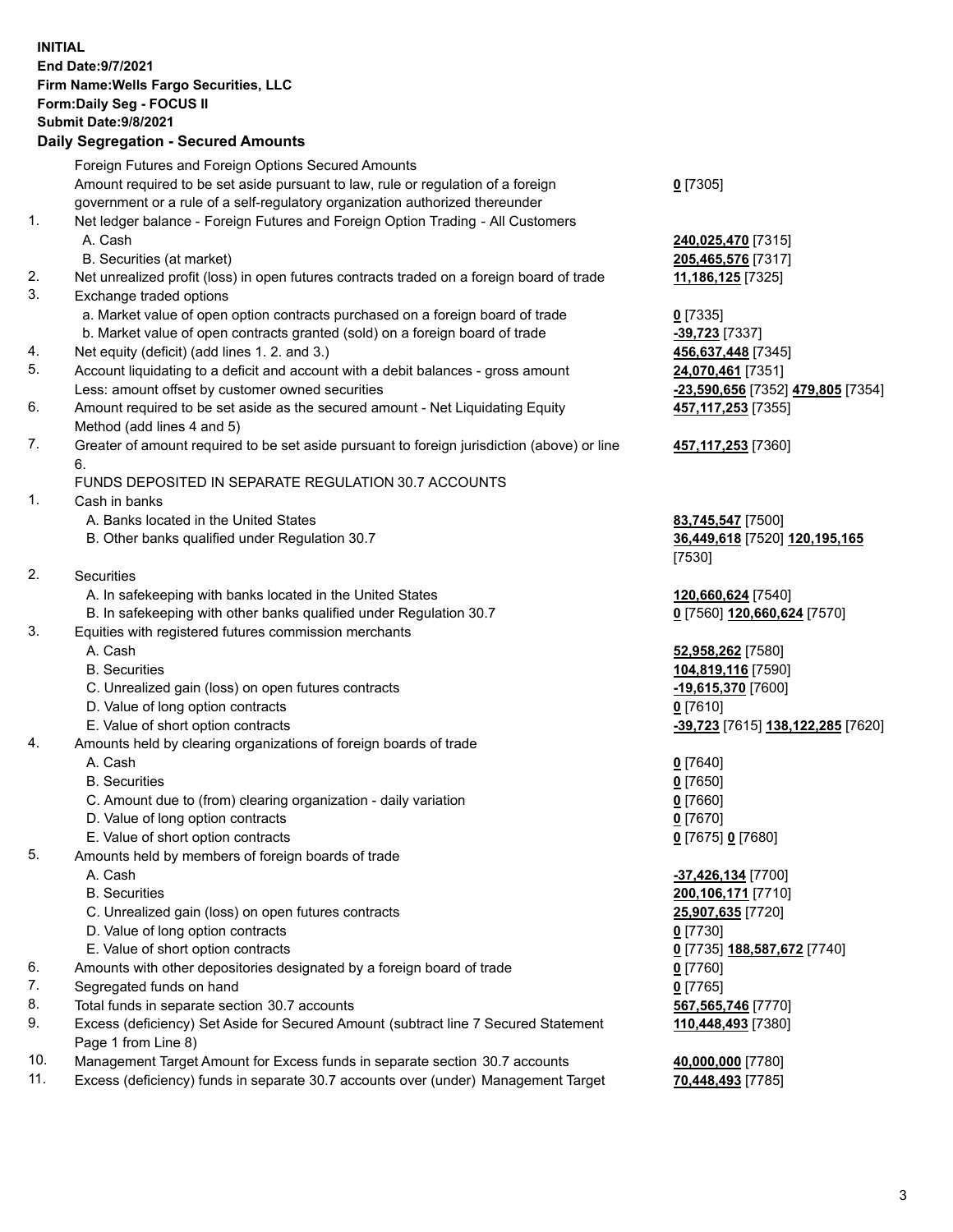**INITIAL End Date:9/7/2021 Firm Name:Wells Fargo Securities, LLC Form:Daily Seg - FOCUS II Submit Date:9/8/2021 Daily Segregation - Segregation Statement** SEGREGATION REQUIREMENTS(Section 4d(2) of the CEAct) 1. Net ledger balance A. Cash **3,365,974,690** [7010] B. Securities (at market) **1,817,289,952** [7020] 2. Net unrealized profit (loss) in open futures contracts traded on a contract market **-337,931,568** [7030] 3. Exchange traded options A. Add market value of open option contracts purchased on a contract market **1,846,804,198** [7032] B. Deduct market value of open option contracts granted (sold) on a contract market **-1,760,878,684** [7033] 4. Net equity (deficit) (add lines 1, 2 and 3) **4,931,258,588** [7040] 5. Accounts liquidating to a deficit and accounts with debit balances - gross amount **78,648,711** [7045] Less: amount offset by customer securities **-77,202,897** [7047] **1,445,814** [7050] 6. Amount required to be segregated (add lines 4 and 5) **4,932,704,402** [7060] FUNDS IN SEGREGATED ACCOUNTS 7. Deposited in segregated funds bank accounts A. Cash **199,036,639** [7070] B. Securities representing investments of customers' funds (at market) **320,087,212** [7080] C. Securities held for particular customers or option customers in lieu of cash (at market) **749,991,476** [7090] 8. Margins on deposit with derivatives clearing organizations of contract markets A. Cash **2,136,994,114** [7100] B. Securities representing investments of customers' funds (at market) **840,209,232** [7110] C. Securities held for particular customers or option customers in lieu of cash (at market) **1,067,298,476** [7120] 9. Net settlement from (to) derivatives clearing organizations of contract markets **34,438,661** [7130] 10. Exchange traded options A. Value of open long option contracts **1,846,804,198** [7132] B. Value of open short option contracts **-1,760,878,684** [7133] 11. Net equities with other FCMs A. Net liquidating equity **0** [7140] B. Securities representing investments of customers' funds (at market) **0** [7160] C. Securities held for particular customers or option customers in lieu of cash (at market) **0** [7170] 12. Segregated funds on hand **0** [7150] 13. Total amount in segregation (add lines 7 through 12) **5,433,981,324** [7180] 14. Excess (deficiency) funds in segregation (subtract line 6 from line 13) **501,276,922** [7190] 15. Management Target Amount for Excess funds in segregation **270,000,000** [7194] **231,276,922** [7198]

16. Excess (deficiency) funds in segregation over (under) Management Target Amount Excess